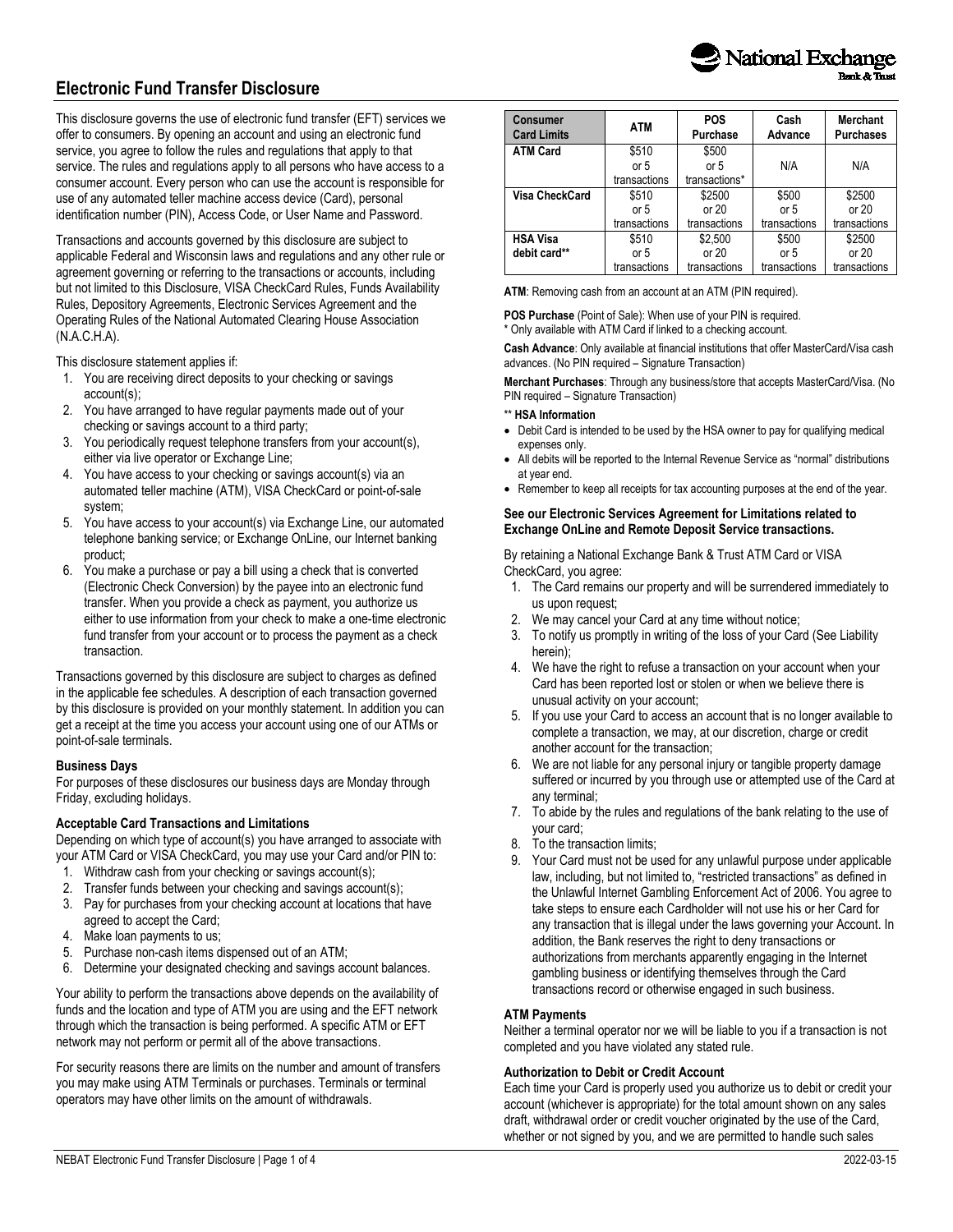drafts, orders and vouchers in the same way we handle authorized checks drawn on your account. We do not authorize and pay overdrafts for ATM transactions and everyday debit card transactions unless you ask us to.

#### **Multiple Party Accounts**

Each person who is party to a joint account appoints each other as attorney with the power to appoint one or more agents with power to use the Card to make withdrawals from such account.

### **Telephone Transfer Service**

You can telephone to transfer available funds between your checking, savings, and money market accounts, subject to the withdrawal and transfer limits applicable on savings and money market accounts. A telephone transfer of funds from this account to another account with us, if otherwise arranged for or permitted, may be made by the same persons and under the same conditions generally applicable to withdrawals made in writing.

# **Acceptable Exchange Line Transactions**

Depending upon the account(s) you have with us and the way they are titled, using your PIN you may use Exchange Line to:

- 1. Transfer available funds between your checking, savings, money market or loan account(s);
- 2. Receive deposit account information, including the account balance and identification of withdrawals and deposits;
- 3. Determine the current interest paid to date and the previous year's interest paid on your account(s);
- 4. Receive information about your loan account(s).
- 5. Change PIN for ATM, CheckCard or Exchange Line access.

# **UNAUTHORIZED USE**

# **Personal Identification Numbers (PIN)**

We will issue to you a PIN to access your account(s) using an ATM Card and Exchange Line. You may receive more than one security device, depending upon the number of services you have requested, and the level of security required in connection with a service.

You are responsible for any transaction you make with your Card or PIN. You are responsible for any request or transaction made by someone else to whom you have given your Card or PIN until you notify us that the person no longer has your permission to use them and we have been given a reasonable opportunity to act on the notification.

You shall be obligated to us for the amount of any money, property or services obtained by authorized use of the Card, to the extent that we are unable to charge such amount to the account designated by you and you authorize us to charge the amount of any such obligation to any other account(s) with us of any authorized user of the Card.

Upon receiving the security device, you agree to:

- 1. Not give the PIN to anyone other than those whom you wish to have access to your account. If anyone uses your security device with your permission, you will be responsible for the charges made to the account.
- 2. Safely keep the security device. Do not record the PIN or otherwise disclose or make them available to anyone other than an authorized user. We are authorized to provide information relating to your accounts to anyone accessing the accounts with the correct security device.
- 3. Tell us AT ONCE if you believe that your Card or PIN is lost or stolen.
- 4. Change your PIN from time to time.
- 5. Maintain the security device in accordance with these instructions.

# **Liability**

Telephone us AT ONCE if you believe that your ATM Card, CheckCard, CheckCard PIN, PIN for Exchange Line or User Name and/or Password for Exchange OnLine is lost or stolen or someone has transferred money or may transfer money from your account without your permission. Telephoning is the best way of keeping your possible losses to a minimum. You could lose all the money in your account (plus your maximum related line of credit providing overdraft protection, if any).

If you tell us within two business days after you learn of the loss or theft of your Card, PIN or User Name and Password, you can lose no more than \$50 if someone uses them without your permission.

You are not subject to the two business day requirement for unauthorized purchases of goods or services made with your VISA CheckCard. However, if we can show you knew of the loss of your VISA CheckCard or PIN and did not notify us and we can prove we could have stopped the unauthorized transactions if you had told us, you may be liable for all or part of the loss.

If you DO NOT tell us within two business days after you learn of the loss or theft of your Card, PIN, User Name or Password and we can prove we could have stopped the unauthorized transactions if you had told us, you could lose as much as \$500.

Also, if your statement shows a transaction you did not make, tell us at once. If you do not tell us within 60 days after the statement was mailed or transmitted to you, you may be liable for the amount(s) involved in the transaction(s) after the 60 days if we can prove that we could have prevented the transaction if you had told us in time. If a good reason (such as a long trip or a hospital stay) kept you from telling us, we may extend the time periods.

# **Address and Telephone Number**

Contact us immediately if you believe your Card, PIN or User Name and Password for Exchange OnLine is lost or stolen.

National Exchange Bank & Trust ATTN: Fraud Department P. O. Box 988 Fond du Lac, WI 54936-0988 Telephone: (920) 921-7700 FAX: (920) 906-6996

To report a lost or stolen VISA CheckCard after our regular business hours, please call 1-800-236-2442.

# **PREAUTHORIZED WITHDRAWALS**

**Right to Stop a Preauthorized Withdrawal and Procedure for Doing So** You can stop any regular payment taken out of your accounts that you have preauthorized with us. Please contact us at the telephone number or address provided in this disclosure in time for us to receive your request three business days or more before the payment is scheduled to be made. If you call or send an email message, we may require you to put your request in writing and get it to us within 14 days after you communicate with us. The Bank requires your name and the account number associated with the transfer, and the exact name of the payee, the exact payment amount, and the scheduled transfer date. If these regular payments may vary in amount, the person you are going to pay will tell you, 10 days before each payment, when it will be made and how much it will be. Failure to provide correct and complete information may make it impossible for the Bank to stop payment of the preauthorized electronic fund transfer. You agree to indemnify and hold the Bank and its officers, directors, employees, consultants and agents harmless from and against any loss incurred by the Bank as a result of the Bank's paying an electronic fund transfer if any of the information relied upon in the stop payment order is incorrect or incomplete (or as a result of the Bank's not paying a preauthorized electronic fund transfer for which a valid stop payment order is in effect). If the Bank pays a preauthorized electronic fund transfer over a valid stop payment order, the Bank may require you to provide it with an affidavit describing in detail the dispute. If you order us to stop one of these payments three business days or more before the transfer is scheduled, and we do not do so, we will be liable for your losses or damages to the extent provided by law. You may be charged the current stop payment fee for each stop payment order you give us.

#### **Overdrafts/Credit Account**

Each withdrawal or transfer from an account is an order to us to pay from that account at that time, which we may charge against the account even though the charge creates an overdraft. If you overdraw your account, you agree to immediately pay us the overdrawn amount, together with the applicable fees. If the account is maintained in connection with a Personal Line of Credit, any overdraft will be made in accordance with the Personal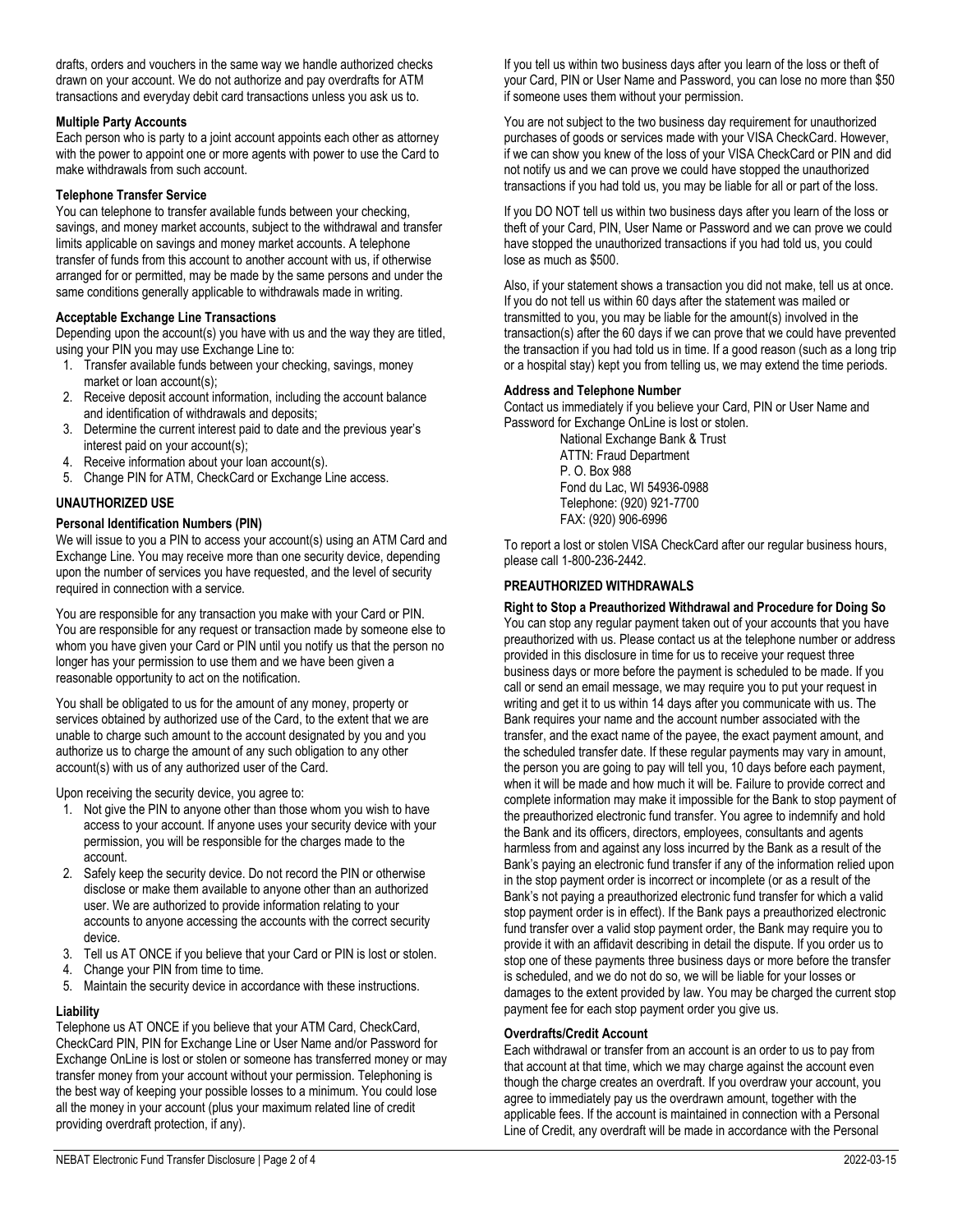#### **Disclosure of Charges**

You are responsible for the charges, if any, ordinarily associated with your account or electronic transfer service, such as maintenance and/or check and withdrawal charges, as described in the fee schedules which may be amended from time to time. We may automatically deduct these fees from your account or a related account even if they create an overdraft. A surcharge may be imposed on an ATM transaction, whether the ATM is owned by us or not.

Unless the account rules specify otherwise, any automatic withdrawal or withdrawal through Exchange Line or Exchange OnLine will be subject to any charge which would be imposed upon a non-electronic withdrawal.

# **Notification of Change (NOC)**

We reserve the right to pass on to you any charges we may incur associated with your failure to notify us of any changes required to properly complete an automated clearing house (ACH) transfer initiated by you.

# **CREDITS/ADJUSTMENTS**

#### **Credit Transfers**

Credit transfers executed through an automated clearinghouse association are provisional on the settlement date. We, along with any other banks processing such transfers, may rely on the number in the payment order that identifies the beneficiary even if it identifies a party different from the party named as beneficiary. If, in connection with a direct deposit plan, we deposit any amount to your account that should have been returned to the U.S. Treasury or other payor, you authorize us to deduct such amount from any of your accounts at any time without prior notice. We may also use any other legal remedy to recover such amount.

#### **Goods or Services Purchased**

We are not responsible for the refusal of any person to honor your Card. If a merchant accepts your ATM or VISA CheckCard in payment of goods or services, and you receive credit for goods returned or adjustments, such party will send us a credit entry. We will apply the credit entry to your account. We will not make cash refunds to you on purchases made with your Card.

#### **Foreign Transactions**

If your Card is used to effect a transaction in a foreign currency, the transaction will be converted to U.S. dollars by VISA International. VISA converts foreign currency to U.S. dollars using either the governmentmandated exchange rate or the wholesale exchange rate in effect one day before the date of the conversion, as applicable. A separate fee of 1% is charged if the conversion is made in connection with a charge to an account and subtracted if the conversion is made in connection with a credit to an account. The date of conversion by VISA may differ from the purchase date and the posting date identified in the monthly statement for the account. You agree to pay charges and accept credits for the converted transaction amounts in accordance with these terms.

#### **Right to Stop Payment**

You are not permitted to stop payment on any purchase or withdrawal originated by use of the Card, and we have no obligation to honor any such stop payment request by you.

# **Preauthorized Credits**

If you have arranged to have direct deposits made to your account at least once every 60 days from the same person or company, you can call us at (920) 921-7700 or the Exchange Line at 1-800-707-2265 (BANK) to find out whether or not the deposit has been made.

# **RECORDS**

#### **Terminal Transfers**

You may get a receipt at the time you make any transfer to or from your account using a terminal.

#### **Periodic Statements**

You will get a monthly account statement, unless the only type of electronic transfer that you receive is a preauthorized deposit to your savings account, or you have agreed to a different statement cycle. Your regular monthly account statement will reflect each transaction, transfer, purchase and cash withdrawal charged to your account, and each credit applied to your account during the monthly account cycle and the related fee, if any. You will get a quarterly statement if there are no transactions in a particular cycle.

# **Passbook Accounts**

The only possible electronic funds transfer allowed with a passbook account is a preauthorized credit. If you bring your passbook to us, we will record any electronic deposits that were made to your account since the last time you brought your passbook in.

# **Disclosure of Information to Third Parties**

We may disclose information about you, your account, or transactions on your account:

- 1. If it is necessary for completing applications, transactions and transfers authorized by you;
- 2. To verify the existence and condition of your account for a non-affiliated third party, such as a credit bureau or merchant;
- 3. To comply with a government agency or court order or with the request of a federal regulation;
- 4. You request or authorize that the information be revealed;
- 5. The disclosure is otherwise lawfully permitted or required.

# **LIABILITY FOR FAILURE TO MAKE PAYMENTS AND TRANSFERS**

If we do not complete a payment or transfer to or from your account, or in the correct amount according to our agreement with you, we may be liable for your losses or damages. However, there are some exceptions. We will not be liable, for instance:

- 1. If, through no fault of our own, your account does not have enough funds to make the payment or transfer.
- 2. If the payment or transfer would exceed the credit limit on your related line of credit (Personal Line of Credit), if any.
- 3. If circumstances beyond our control (such as fire, flood, power failure, etc.) prevent the payment or transfer, despite reasonable precautions we have taken.
- 4. If you attempt a transaction without use of the Card and insertion of the correct PIN, furnished by us.
- 5. If you attempt a transaction in connection with a closed account, or you have money in your account but the funds are uncollected or subject to legal process or other encumbrance.
- 6. If the terminal where you are making the withdrawal does not have enough cash.
- 7. If the terminal, transfer system, your equipment or communications link is not working properly and you knew about the breakdown when you attempted to make the transfer or, in the case of an automatic or recurring payment or transfer, at the time such payment or transfer should have occurred.
- 8. If the Payee mishandles or delays posting a payment or refuses or is unable to accept a payment.
- 9. If the transaction is not initiated in time for us to complete it as agreed, as otherwise provided in our agreements with you, or by federal regulation.
- 10. If incomplete or inaccurate information is forwarded by the U.S. Treasury or through an automated clearinghouse.
- 11. For any computer failure or acts or delays by any carrier, agent, or other third party operating between us and you, or any other cause beyond our control.
- 12. If your subscription to the service has been terminated for any reason.